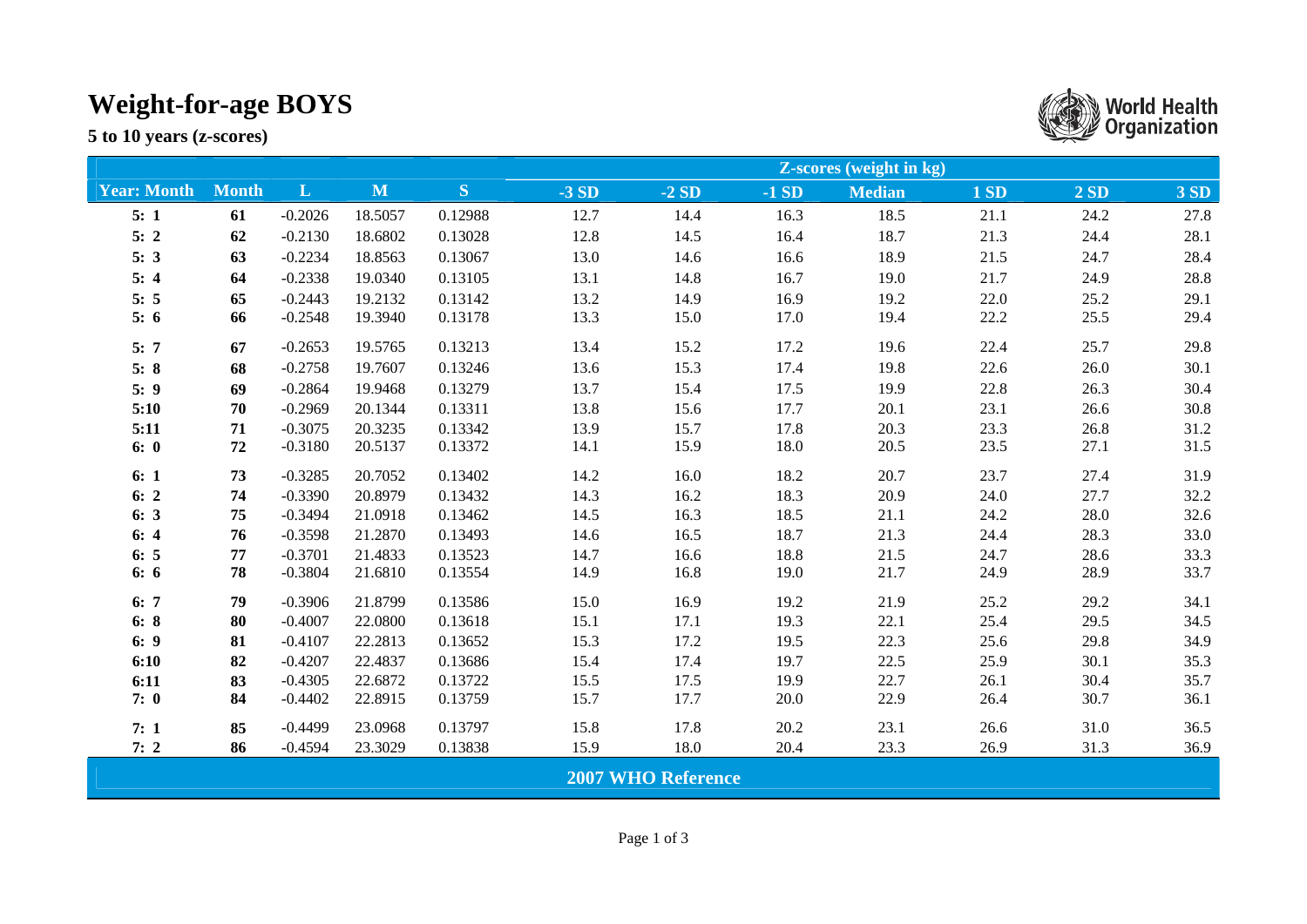## **Weight-for-age BOYS**

**5 to 10 years (z-scores)** 

|                           |              |              |         |         | <b>Z-scores (weight in kg)</b> |        |        |               |      |      |             |
|---------------------------|--------------|--------------|---------|---------|--------------------------------|--------|--------|---------------|------|------|-------------|
| <b>Year: Month</b>        | <b>Month</b> | $\mathbf{L}$ | M       | S       | $-3SD$                         | $-2SD$ | $-1SD$ | <b>Median</b> | 1SD  | 2SD  | <b>3 SD</b> |
| 7:3                       | 87           | $-0.4688$    | 23.5101 | 0.13880 | 16.1                           | 18.1   | 20.6   | 23.5          | 27.1 | 31.7 | 37.4        |
| 7:4                       | 88           | $-0.4781$    | 23.7182 | 0.13923 | 16.2                           | 18.3   | 20.7   | 23.7          | 27.4 | 32.0 | 37.8        |
| 7:5                       | 89           | $-0.4873$    | 23.9272 | 0.13969 | 16.3                           | 18.4   | 20.9   | 23.9          | 27.7 | 32.3 | 38.2        |
| 7:6                       | 90           | $-0.4964$    | 24.1371 | 0.14016 | 16.5                           | 18.6   | 21.1   | 24.1          | 27.9 | 32.6 | 38.7        |
| 7:7                       | 91           | $-0.5053$    | 24.3479 | 0.14065 | 16.6                           | 18.7   | 21.3   | 24.3          | 28.2 | 33.0 | 39.1        |
| 7:8                       | 92           | $-0.5142$    | 24.5595 | 0.14117 | 16.7                           | 18.9   | 21.4   | 24.6          | 28.4 | 33.3 | 39.6        |
| 7:9                       | 93           | $-0.5229$    | 24.7722 | 0.14170 | 16.9                           | 19.0   | 21.6   | 24.8          | 28.7 | 33.7 | 40.1        |
| 7:10                      | 94           | $-0.5315$    | 24.9858 | 0.14226 | 17.0                           | 19.2   | 21.8   | 25.0          | 29.0 | 34.0 | 40.5        |
| 7:11                      | 95           | $-0.5399$    | 25.2005 | 0.14284 | 17.1                           | 19.3   | 22.0   | 25.2          | 29.2 | 34.4 | 41.0        |
| 8:0                       | 96           | $-0.5482$    | 25.4163 | 0.14344 | 17.3                           | 19.5   | 22.1   | 25.4          | 29.5 | 34.7 | 41.5        |
| 8:1                       | 97           | $-0.5564$    | 25.6332 | 0.14407 | 17.4                           | 19.6   | 22.3   | 25.6          | 29.8 | 35.1 | 42.0        |
| 8:2                       | 98           | $-0.5644$    | 25.8513 | 0.14472 | 17.5                           | 19.8   | 22.5   | 25.9          | 30.1 | 35.5 | 42.5        |
| 8:3                       | 99           | $-0.5722$    | 26.0706 | 0.14539 | 17.7                           | 19.9   | 22.7   | 26.1          | 30.3 | 35.8 | 43.1        |
| 8:4                       | 100          | $-0.5799$    | 26.2911 | 0.14608 | 17.8                           | 20.1   | 22.9   | 26.3          | 30.6 | 36.2 | 43.6        |
| 8:5                       | 101          | $-0.5873$    | 26.5128 | 0.14679 | 17.9                           | 20.2   | 23.0   | 26.5          | 30.9 | 36.6 | 44.1        |
| 8:6                       | 102          | $-0.5946$    | 26.7358 | 0.14752 | 18.1                           | 20.4   | 23.2   | 26.7          | 31.2 | 37.0 | 44.7        |
| 8:7                       | 103          | $-0.6017$    | 26.9602 | 0.14828 | 18.2                           | 20.5   | 23.4   | 27.0          | 31.5 | 37.4 | 45.2        |
| 8:8                       | 104          | $-0.6085$    | 27.1861 | 0.14905 | 18.3                           | 20.7   | 23.6   | 27.2          | 31.8 | 37.8 | 45.8        |
| 8:9                       | 105          | $-0.6152$    | 27.4137 | 0.14984 | 18.4                           | 20.8   | 23.8   | 27.4          | 32.1 | 38.2 | 46.4        |
| 8:10                      | 106          | $-0.6216$    | 27.6432 | 0.15066 | 18.6                           | 21.0   | 23.9   | 27.6          | 32.4 | 38.6 | 47.0        |
| 8:11                      | 107          | $-0.6278$    | 27.8750 | 0.15149 | 18.7                           | 21.1   | 24.1   | 27.9          | 32.7 | 39.0 | 47.6        |
| 9:0                       | 108          | $-0.6337$    | 28.1092 | 0.15233 | 18.8                           | 21.3   | 24.3   | 28.1          | 33.0 | 39.4 | 48.2        |
| 9:1                       | 109          | $-0.6393$    | 28.3459 | 0.15319 | 18.9                           | 21.4   | 24.5   | 28.3          | 33.3 | 39.9 | 48.8        |
| 9:2                       | 110          | $-0.6446$    | 28.5854 | 0.15406 | 19.1                           | 21.6   | 24.7   | 28.6          | 33.6 | 40.3 | 49.5        |
| 9:3                       | 111          | $-0.6496$    | 28.8277 | 0.15493 | 19.2                           | 21.7   | 24.9   | 28.8          | 33.9 | 40.7 | 50.1        |
| <b>2007 WHO Reference</b> |              |              |         |         |                                |        |        |               |      |      |             |